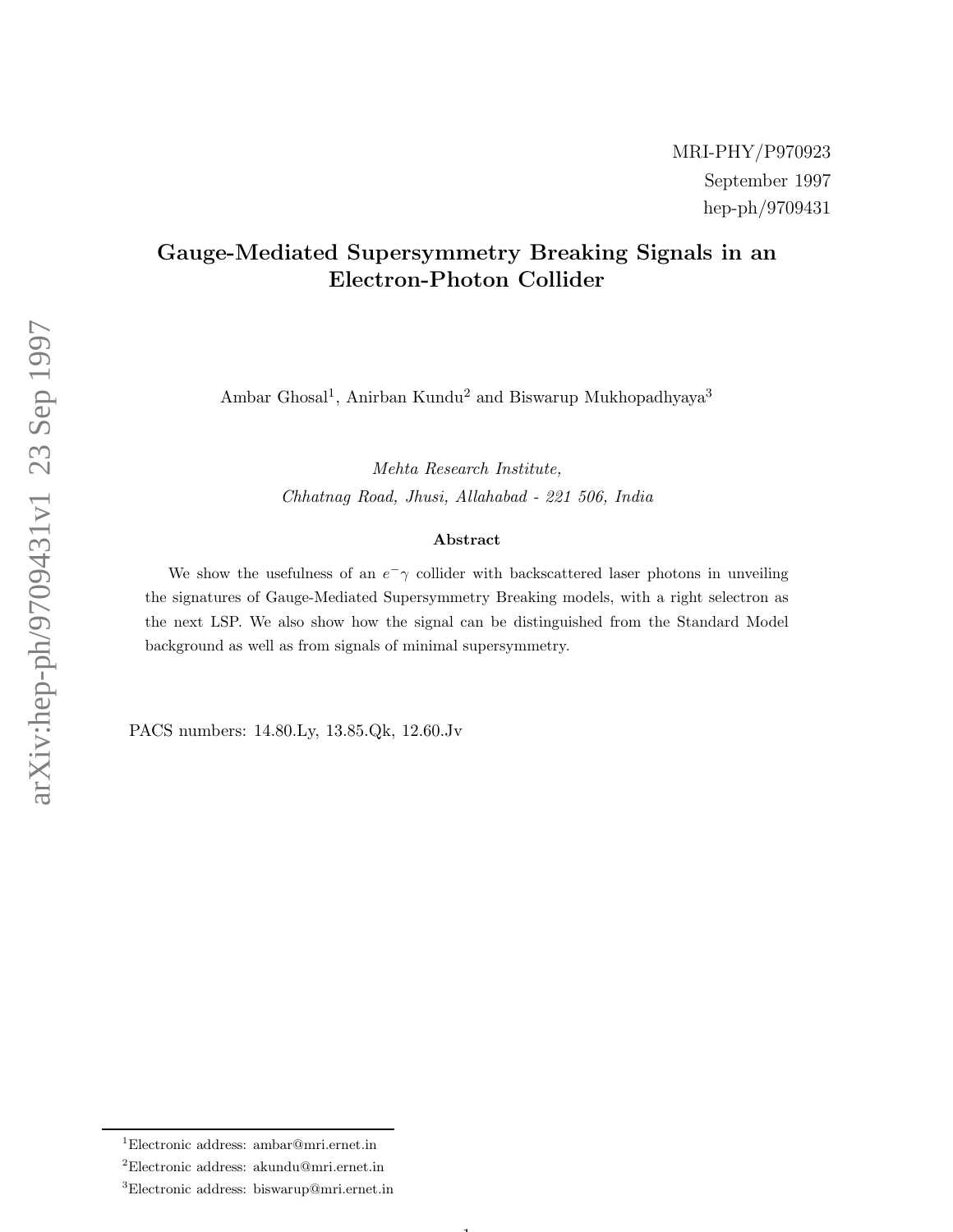#### 1. Introduction

Supersymmetry (SUSY), if exists, must be broken, and the intriguing question is how. Due to the fact that it cannot be broken in a phenomenologically consistent way in the observable sector [1], one is forced to envisage a hidden sector where SUSY breaking takes place. How this breaking is conveyed to the observable sector is a point of debate. The most popular theory is that the breaking is transmitted through gravitational interaction, which is common to both the hidden and the observable sectors [2]. In this class of models, which necessarily have the gravitino whose mass is at or above the electroweak scale, and almost invariably have the lightest neutralino  $\chi_1^0$  as the Lightest SUSY Particle (LSP), the one with the minimal particle content is known as the Minimal Supersymmetric Standard Model (MSSM).

Another idea which has recently received considerable attention is that SUSY breaking is dynamically conveyed to the observable sector by means of a messenger sector (MS), through the standard model gauge interactions. To maintain gauge coupling unification, one chooses the simplest ansatz (though by no means a necessary one [3]) that the MS consists of chiral superfields Ψ and  $\bar{\Psi}$ , which belong to a complete representation of any Grand Unification gauge group (e.g.,  $5+\bar{5}$ ) or  $10+\overline{10}$  of SU(5), or  $16+\overline{16}$  of SO(10)). The hidden sector and the MS are coupled by means of a gauge singlet superfield S, whose scalar and auxiliary components develop vacuum expectation values (VEV) in the hidden sector <sup>1</sup> This breaks supersymmetry in the MS through a term  $\lambda S\bar{\Psi}\Psi$ in the messenger superpotential. The quarks and leptons in the MS transform vectorially under the standard model (SM) gauge groups, and gauginos get their SUSY-breaking masses through one-loop effects involving these MS fields. Consequently, the sfermions get their masses at two-loop level. These class of models are known as Gauge-Mediated SUSY Breaking (GMSB) models [4].

A common feature of all the GMSB models is a light (by the standard of terrestrial experiments) gravitino, which is invariably the LSP. Depending on the structure of the MS, a right slepton or the lightest neutralino can be the Next LSP (NLSP). If we demand perturbative gauge couplings upto the unification threshold, the number of messenger generations  $N_{gen}$  (of quarks and leptons) cannot be greater than four if they belong to the  $5 + \overline{5}$ , and one if they are in either  $10 + \overline{10}$  or  $16 + \overline{16}$  (a generation of  $10 + \overline{10}$  is equivalent to three  $5 + \overline{5}$  generations). Generally speaking, the NLSP is the lightest neutralino if  $N_{gen} = 1$ , and almost always a right slepton if  $N_{gen} = 3$  or 4. In addition to the Higgsino mass parameter  $\mu$  and the quantity tan  $\beta$  (the ratio of the two Higgs VEVs), the complete mass spectrum is more or less determined with one single input,  $\Lambda$ , the ratio of the VEVs of the auxiliary and the scalar components of the superfield S. The overall scale of the messenger sector (to be designated as M here) has a relatively minor role, as it comes in only through the renormalisation group equations giving the evolution of the various parameters.

The question that naturally arises is which one (if any) of the competing schemes of SUSY breaking is more likely to be chosen by nature. This is more than merely a matter of curiosity, since the breaking mechanism in turn affects low-energy phenomenology, based on which the various

<sup>&</sup>lt;sup>1</sup>The scalar component of S may, alternatively, have an explicit mass term.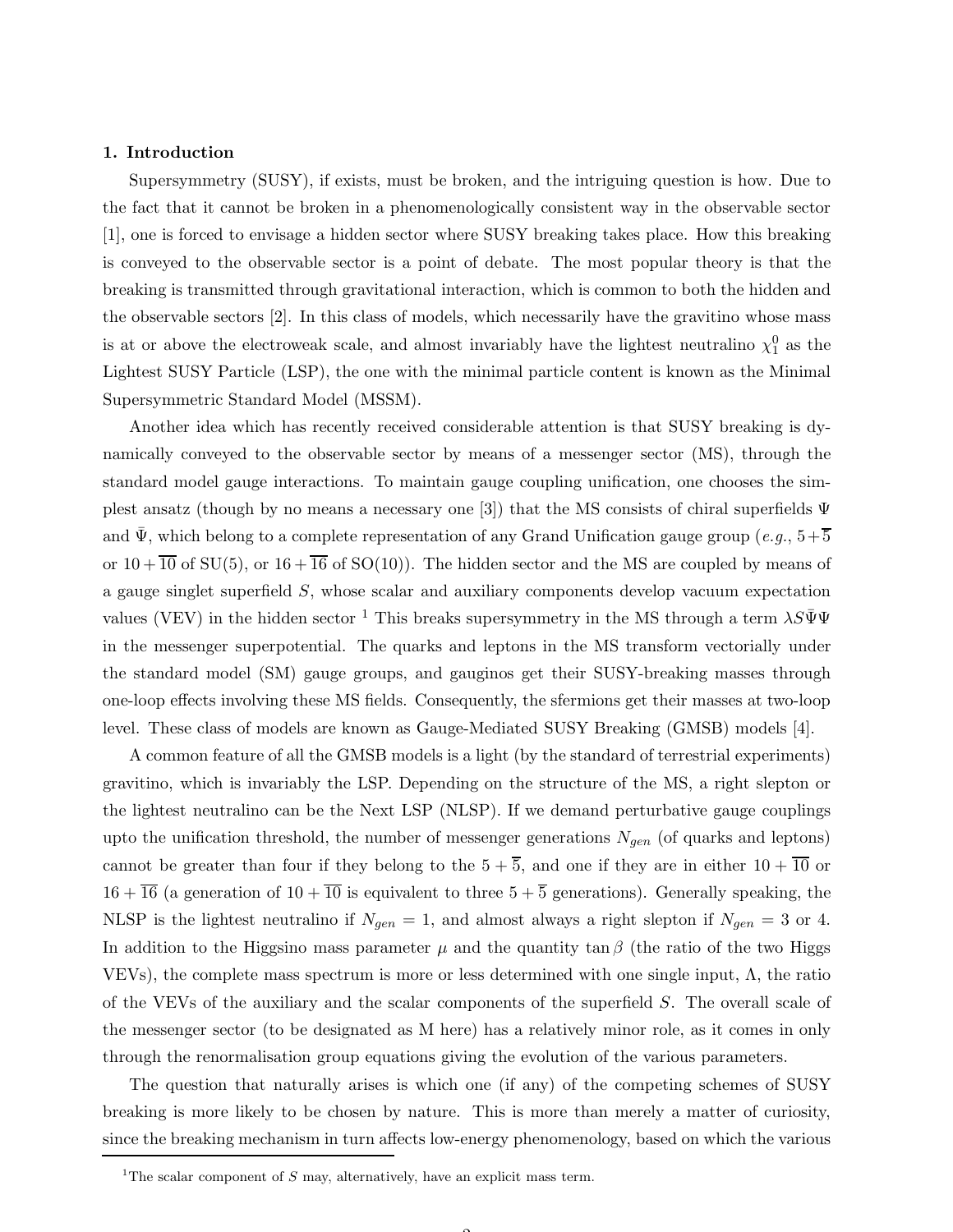SUSY search programmes are being carried out in collider experiments. In a GMSB scenario, if the lightest neutralino is the NLSP, it is almost Bino over a large region of the parameter space, and decays into a photon (or a  $Z$ ) and a gravitino. Thus, the signal will consist of one or two photons in the final state, accompanied by missing energy. Such signals in LEP-2 [5], Fermilab Tevatron [6] and the Next Linear collider (NLC) [7] have been extensively investigated. As there is almost no loss in branching fraction for final-state photons, cross-sections for such processes like  $e^+e^- \longrightarrow \gamma\gamma$ ,  $e^+e^- \longrightarrow e^+e^-\gamma\gamma$  etc. are much larger in GMSB than in MSSM, and detection of GMSB is going to be straightforward.

On the other hand, if a right slepton is the NLSP, then the basic final states arising from its decay sequence are the same as in those in MSSM. This can be best understood by considering the case when the three right sleptons are practically degenerate (described in the literature as the 'slepton co-NLSP scenario' [8]). A pair of right selectrons produced in  $e^+e^-$  collision will then lead to  $e^+e^- + \not{E}$ , since each selectron is liable to decay into an electron and a gravitino. The very same final state occurs from a selectron pair in MSSM. It has been contended that in GMSB, the selectron will in general show longer tracks, due to its larger lifetime. However, this may not be the case all over the parameter space, particularly when the gravitino mass is on the higher side. One, therefore, has to do a painstaking analysis of kinematic distributions such as the distribution in missing energy, where the baffling factor is always the whole plethora of unknown parameters in any of the models concerned. Also, in such cases, pair-production of the lightest neutralino, which is another possible way of revealing GMSB signals, may be kinematically disallowed due to generally enhanced superparticle masses with a large number of messenger generations. Thus it is very much desirable to look for situations in the selectron NLSP scenario where the dominant final states are different from those expected in MSSM. In this paper, we suggest that an  $e^-\gamma$  collision experiment, performed with laser backscattering in a linear electron-positron collider, may be useful for this purpose.

The utility of an  $e^{\frac{-}{\gamma}}$  collider in probing a large area of the parameter space has already been pointed out [9]. Typically, a selectron together with the lightest neutralino is expected to be most copiously produced there. The interesting thing is that, while in MSSM the end result is a single electron with missing energy, a GMSB scenario with a selectron NLSP leads to three electrons plus missing energy. In the rest of the paper, we discuss some details of this signal, together with ways of using it to our best advantage vis-a-vis SM backgrounds and residual MSSM effects.

We base our discussion upon events to be seen at the NLC (with  $\sqrt{s} = 500 \text{ GeV}$ ) running in the  $e^-\gamma$  mode. With a brief description of the  $e^-\gamma$  collider in the next section, we show our results in section 3. Section 4 concludes the paper.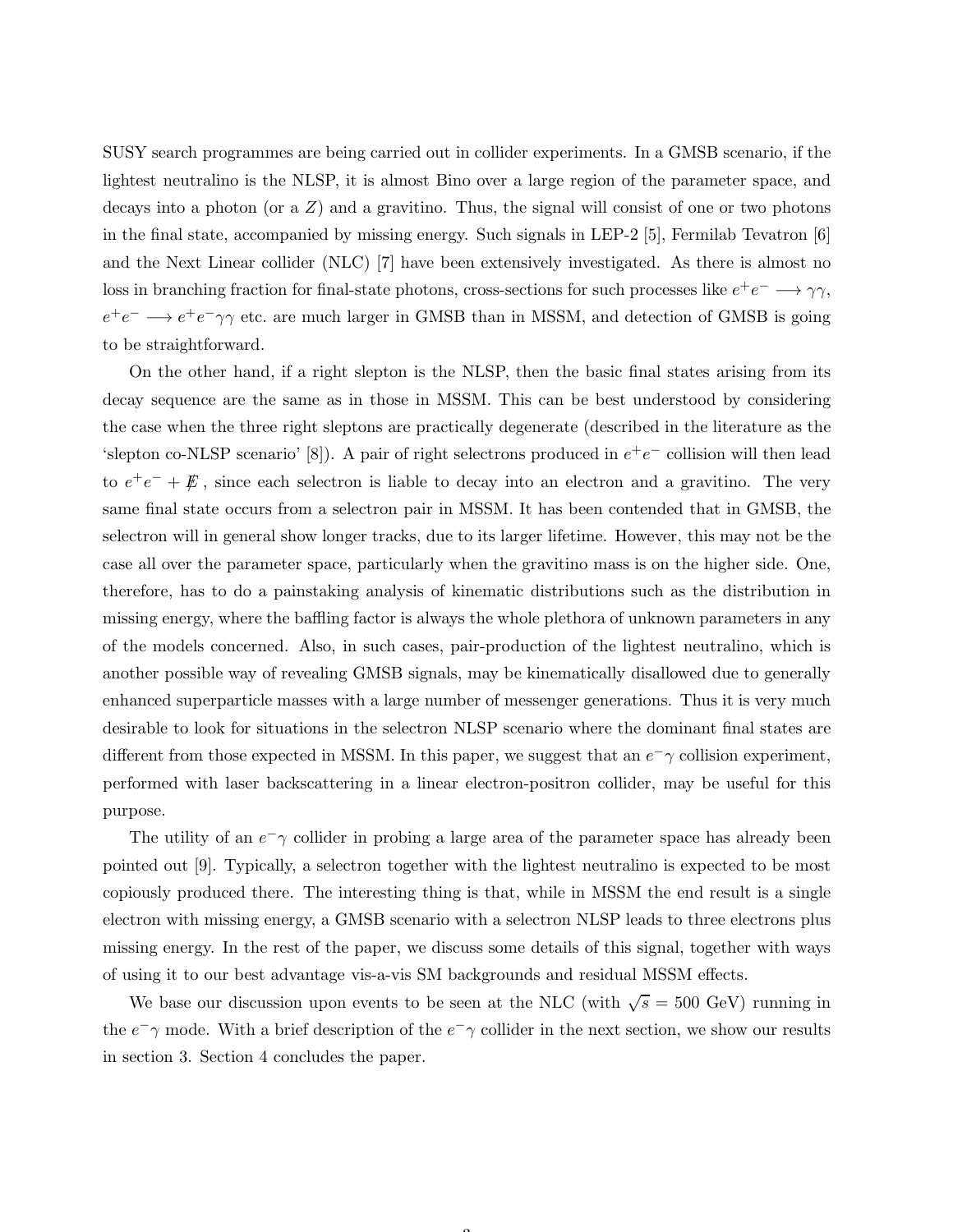### 2. The  $e^-\gamma$  Collider

In the  $e^-\gamma$  collider, a low-energy but high-intensity laser beam backscatters off the positron beam of the original  $e^+e^-$  machine [10]. The energy of the incident photons must be so low that no multiple scattering (*i.e.*,  $e^+e^-$  pair production) takes place, whereas the intensity should be sufficiently high so that Compton-conversion can take place with maximum efficiency. Pair production from the incident beam decreases the conversion efficiency and can produce serious background effects. If the energy is just below the pair-production threshold, and if the beam is intense enough, almost all the positrons get Compton-converted and the photon beam has almost the same luminosity as of the positron beam. This process produces a hard collimated photon beam, with a distribution in the energy of the photons. The positron beam, depleted of its energy, is dumped.

If the initial photon beam is collinear with the  $e^+$  beam, its energy  $E_{laser}$  is bounded by

$$
\frac{4E_{e^+}E_{laser}}{m_e^2} \equiv x \le 2(1+\sqrt{2}),\tag{1}
$$

to prevent pair creation of  $e^+e^-$ . The photon energy spectrum  $\mathcal{P}(y)$ , where  $y = E_{\gamma}/E_{e^+}$  $\sqrt{s}_{e^-\gamma}/\sqrt{s}_{e^+e^-}$ , is given by [9, 11]

$$
\mathcal{P}(y) = \frac{1}{N} \Big[ 1 - y + \frac{1}{1 - y} - \frac{4y}{x(1 - y)} + \frac{4y^2}{x^2(1 - y)^2} \Big] \tag{2}
$$

where

$$
N = \frac{1}{2} + \frac{8}{1+x} + \frac{7}{2x(1+x)} + \frac{1}{2x(1+x)^2} + \left(1 - \frac{4}{x} - \frac{8}{x^2}\right)\ln(1+x)
$$
(3)

normalizes  $\int \mathcal{P}(y)dy$  to unity. In the above formulae, we take both the  $e^+$  beam and the initial laser beam to be unpolarized. In the next section, we will present our results with a right polarized  $e^$ beam hitting this photon beam. As we shall see, this is very useful for reducing the SM backgrounds to the three-electron plus missing energy signal.

#### 3. Results

For  $e^-\gamma$  collisions, the lab frame and the centre-of-mass (cm) frame are different. We first calculate  $d\sigma/dt$  for the process  $e^- \gamma \longrightarrow \tilde{e_R} \chi_1^0$  in the cm frame, wherein all the Mandelstam variables are defined:

4

$$
\frac{d\sigma}{dt} = \frac{1}{16\pi s^2} \qquad \left[ C^2 (t - m_{\chi_1^0}^2)(t + m_{\tilde{e_R}}^2) + C'^2 s (s + t - m_{\tilde{e_R}}^2) + 2CC'(m_{\chi_1^0}^4 - t m_{\chi_1^0}^2 - \frac{1}{2} s m_{\chi_1^0}^2 + t m_{\tilde{e_R}}^2 - m_{\chi_1^0}^2 m_{\tilde{e_R}}^2 - \frac{1}{2} s t) \right]
$$
(4)

where

$$
C = \sqrt{2}ge \tan \theta_W N_{12} \frac{1}{t - m_{\tilde{e}_R}^2},\tag{5}
$$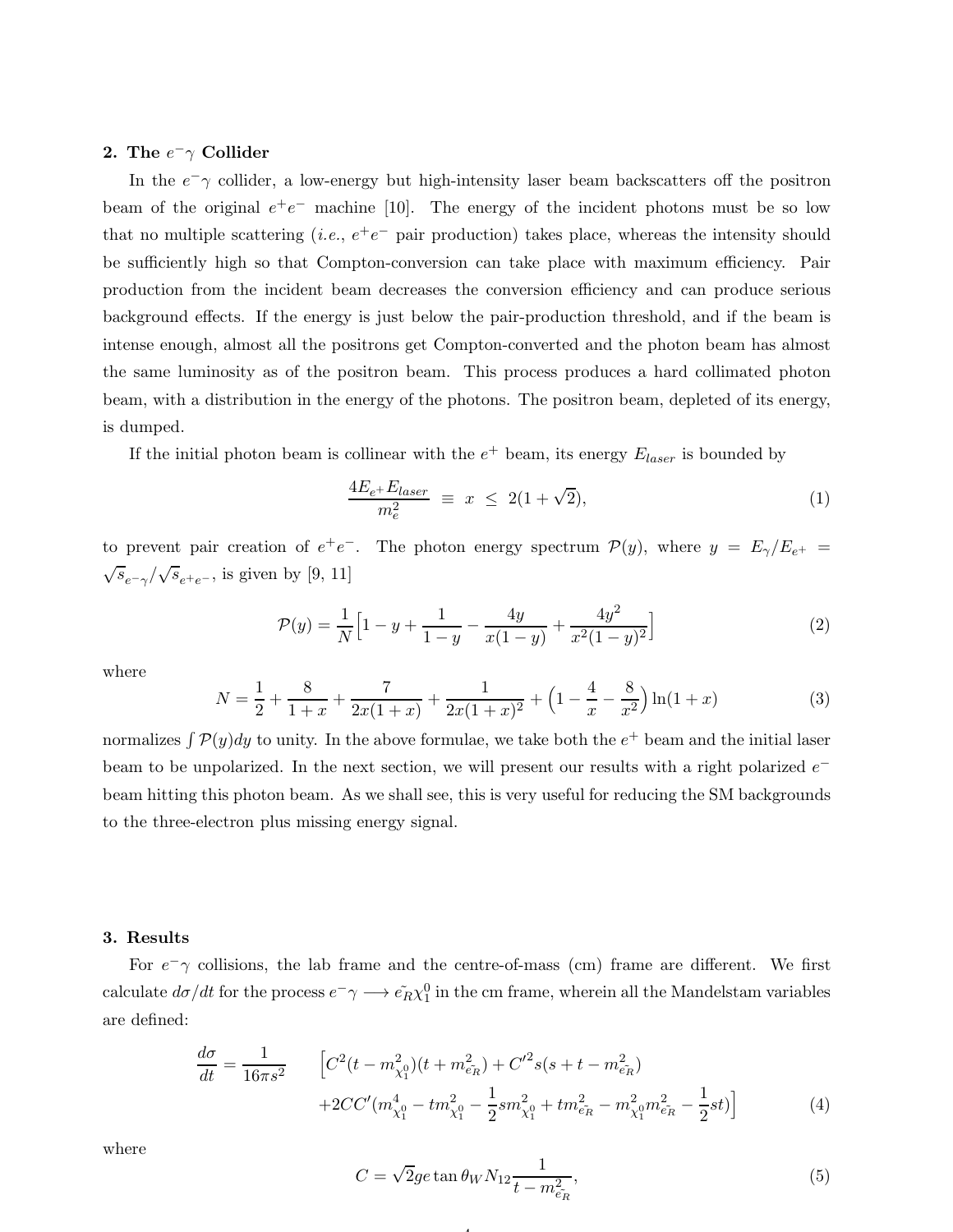$$
C' = \sqrt{2}ge \tan \theta_W N_{12} \frac{1}{s}.\tag{6}
$$

The above expressions were derived with a fully right-polarized  $e^-$  beam.  $N_{12}$  gives the Bino component of the lightest neutralino; the other components, obviously, either do not contribute or are suppressed by  $m_e/m_W$ .

The total cross-section can be obtained by integrating over  $t$  and at the same time folding with the photon energy distribution function given in (2). The maximum possible value of y is  $x/(x+1)$ ; we set  $x$ , defined in  $(1)$ , to its maximum value of 4.83. The lower limit is given by the kinematic threshold  $(m_{\chi_1^0} + m_{\tilde{e_R}})^2/s_{e^+e^-}$ . However, for small sparticle masses, we set  $y_{min} = 0.4$ , because photons with smaller y are scattered over such a large angle that they are effectively lost at the interaction region. We assume  $BR(\chi_1^0 \to e_R \tilde{e_R}) = 1/3$  and  $BR(\tilde{e_R} \to e_R G) = 1$ , which implies that all right sleptons are degenerate in mass. We have checked that only right sleptons can be lighter than the lightest neutralino in the parameter space of our interest.

Here let us justify our choice of a right-polarized  $e^-$  beam. The role of beam polarization at NLC in discovering new physics has already been highlighted [12]. If  $\mu$  is not too small,  $\chi_1^0$  is almost always dominated by its Bino component, and its coupling to  $e_R$  is larger due to the hypercharge of the latter. Moreover, the left-polarized electrons do not play any role in our signal of three lepton plus missing energy (to be precise, production of left sleptons — if kinematically possible — alongwith  $\chi_1^0$  will give rise to five leptons in the final state, as can easily be seen). Thus, the possible loss in luminosity due to a polarized beam may be compensated by its 100% efficiency in signal generation. Some of the possible Standard Model (SM) backgrounds that come from one or more Ws radiating off the electrons are also eliminated by using a right-polarized beam.

The most serious SM backgrounds come from the processes  $e^- \gamma \longrightarrow e^- W^+ W^-, e^- \gamma Z, e^- Z Z$ . The first process has a cross section of the order of a few hundredths of a femtobarn, and is totally negligible compared to our signal cross-section. This is because, compared to the process  $e^-\gamma \longrightarrow e^-Z$ , this process is suppressed by the Z-propagator as well as by the branching fraction of two Ws to specific lepton channels. Serious background contributions may come from the last two processes, with one or two soft electrons in the t-channel contributing to a logarithmic enhancement. The second process may produce significant background if the radiated photon is soft. This is circumvented by applying a softness cut on any two electrons, and demanding that no two electrons can have energy less than 20 GeV. The third process can be eliminated if we put an invariant mass cut centred on the Z-pole on all possible lepton pairs. However, for  $M_{breaking} \leq 100$ TeV, the signal also gets heavily suppressed. We therefore use an alternative cut, namely, one on the opening angle of two leptons in the azimuthal plane. This is based on the fact that for leptons produced from an on-shell  $Z$ , the opening angle is almost  $180^{\circ}$ . Thus, an opening angle cut at 160<sup>o</sup> largely suppresses the background. We have also applied a  $p_T$  cut of 20 GeV to discriminate the signal from the three-lepton background without missing energy, and an angular cut  $10^{\circ} \leq \theta_e \leq 170^{\circ}$  to ensure that no leptons are lost in beam pipe.

The signal cross-section, with all these cuts, is plotted in Figure 1 against the SUSY breaking

5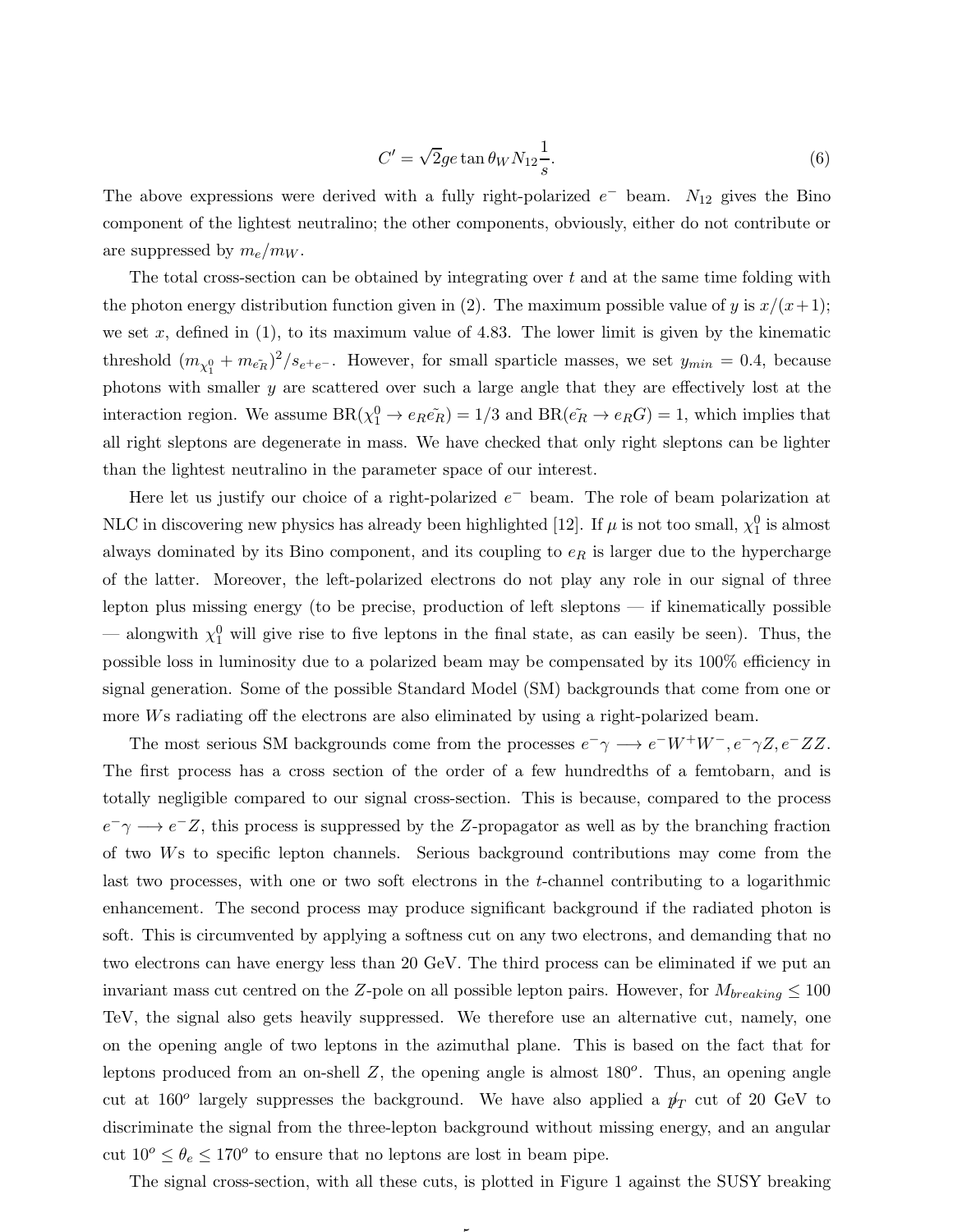scale M. We have taken  $M/\Lambda=2$  since the dependence of the cross-section on this factor is not very significant (for  $M/\Lambda = 10$ , the cross-section decreases by 10%). The reason is that all the sparticle masses at M are determined by  $\Lambda$  alone, and only the renormalization-group equations of the couplings contain M. It can be seen that the cross-section also depends nominally on  $\tan \theta$ and  $\mu$ .

In Figure 2 we show the missing  $E_T$  distribution for the process. From now on, we use  $\mu = 300$ ,  $\tan \beta = 2$  and  $M/\Lambda = 2$ . This plot is shown for two different SUSY breaking scale. Note that for lower M, a missing  $E_T$  cut eats more into the signal. Energy distributions of the three leptons are shown in Figure 3a and 3b, for  $M = 50$  TeV and  $M = 100$  TeV respectively. Here also the peak is towards smaller energy for low  $M$ , as expected. In Figure 4, we show the opening angle between a pair of leptons in the azimuthal plane for  $M = 100$  TeV. The distribution is rather flat, with a slight hike towards back-to-back leptons. For  $M = 50$  TeV, this trend is sharper so that the signal leptons have a distinct peak towards the back-to-back configuration. Thus our cuts tend to reduce the signal significantly for low  $M$ , though the available phase space is more compared to high- $M$ case. This feature is reflected in Figure 1. However, we must emphasize that even such a reduced signal can be easily distinguished from the background, which is almost eliminated by the cuts. Also, situations with large superparticle masses (large  $\Lambda$ ) are less affected by the opening angle cuts. This is precisely the region where the inadequacy of  $e^+e^-$  machines shows up. This again underlines the usefulness of electron-photon collisions in unveiling a selectron NLSP scenario.

A pertinent question is whether the above final state can still arise from MSSM signals. The MSSM process responsible for a similar signal is  $e_R^ E_R \gamma \longrightarrow \chi_2^0 e_R, \ \tilde{e}_R \longrightarrow e \chi_1^0, \ \chi_2^0 \longrightarrow \chi_1^0 \ell^+ \ell^- \ (\chi_2^0)$ being the second lightst neutralino). The angular distribution for the last process is given in [13].

Clearly, a gaugino-dominated  $\chi_2^0$  is necessary for the above process to be substantial, for otherwise the production is heavily suppressed. Next, the  $\chi_2^0$  has to have a large Bino component so that it can be produced with right-polarized electrons. In addition, the  $\chi_1^0$  has to be gaugino-dominated, for otherwise final states with  $\tau$ 's will be favoured to those with electrons. Taking all conditions into account, the tri-electron plus missing energy signal in  $e\gamma$  collision can be appreciable in MSSM only if (i)  $\mu >> M_1, M_2$ , and (ii)  $\chi_2^0$  ( $\chi_1^0$ ) is Bino (Wino) dominated, or alternatively (iii) if the stau and the selectron have a very large mass separation. Of these,  $(ii)$  and  $(iii)$  are difficult to accommodate in the MSSM, especially in the one based on minimal supergravity.

#### 4. Summary and Conclusions

We have shown that the  $e^-\gamma$  collider may be a very useful machine to find GMSB if the number of messenger generations is three (or more), which will make right selectron the NLSP, and, at the same time, make both  $\tilde{e_R}$  and  $\chi_1^0$  heavier compared to the  $N_{gen} = 1$  case (for a fixed  $\Lambda$ ), so that it may not be possible for an  $e^+e^-$  collider to probe both of them. We have discussed how the signal

 $\sqrt{2}$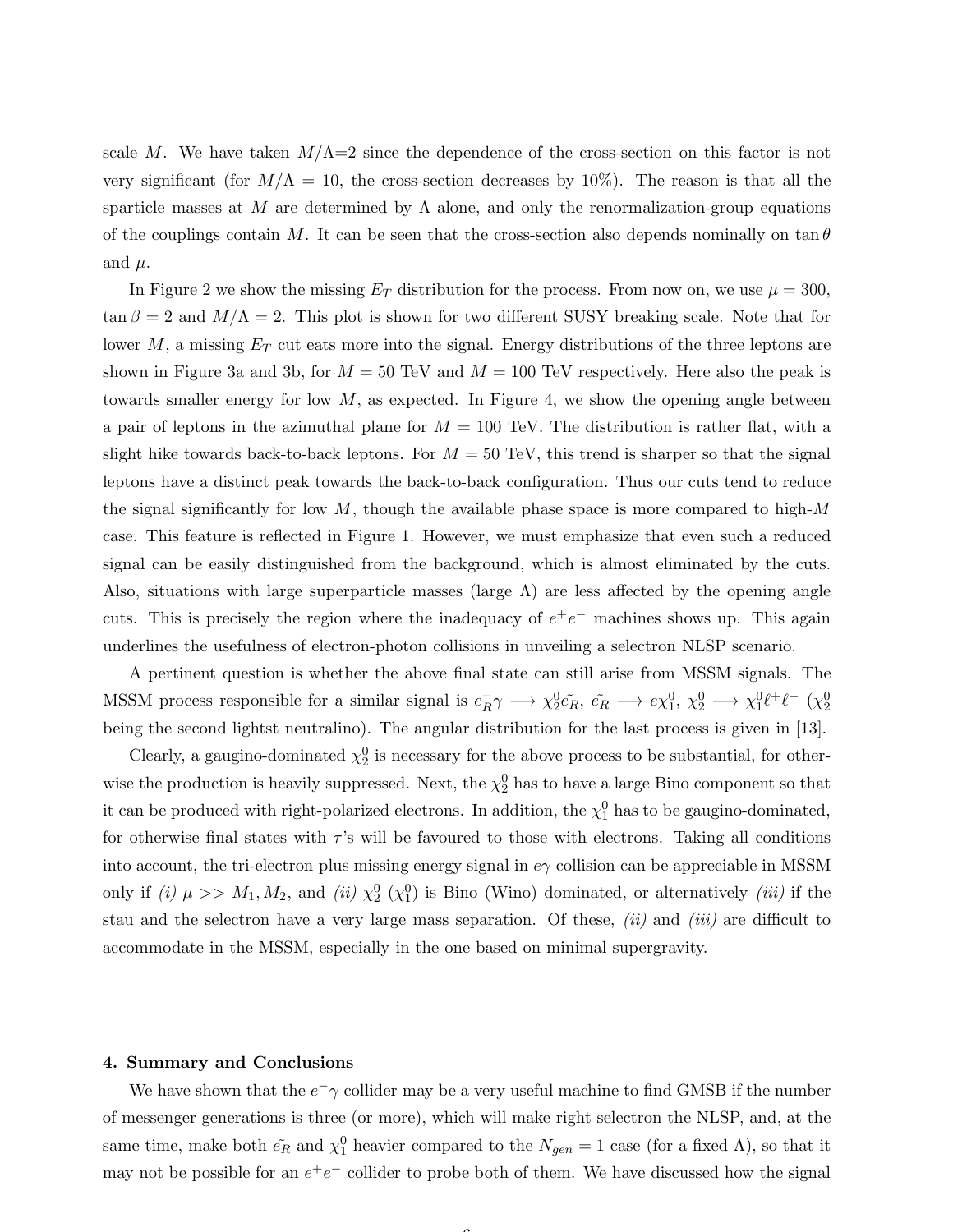can be distinguished from the SM background with the help of different cuts. The signal proves to be better for higher values of the parameter  $\Lambda$ . For the such cases, it is easy to distinguish the signal from the conventional MSSM backgrounds. Such a task can be somewhat difficult for low  $\Lambda$ if both the neutralinos in MSSM are gaugino dominated (to be precise, a Bino-dominated  $\chi_2^0$  and a Wino-dominated  $\chi_1^0$  if we use a right-polarized electron beam), or if the selectrons turn out to be much lighter than staus. The last mentioned situations mostly fall outside the scope of models based on minimal supergravity.

Though we have not discussed the case for a neutralino NLSP, it is easy to see what happens. First of all, the neutralino pair-production cross-section is larger than the selectron pair-production cross-section in an  $e^+e^-$  machine, so most probably the neutralinos will be detected in the  $e^+e^$ mode itself, and can easily be identified as a GMSB signal by two-photon final states. In the  $e^-\gamma$  machine, the dominant final state will be  $e^-\gamma\gamma$  plus missing energy (if  $m_{\chi_1^0} > m_Z$ , a small percentage of  $\chi$  will go to Z and Gravitino). With a softness cut on photon energy, the SM background can be reduced so that one can get a clear signal. Such a cross-check is useful even if one finds the GMSB neutralinos in the  $e^+e^-$  machine.

NOTE ADDED: After this work had been completed, we received reference [14] where some related issues in  $e\gamma$  collisions were treated. Our study turns out to supplement theirs in a certain way, although it had not been originally intended.

#### Acknowledgements

 $\rightarrow$ 

The authors thank S. Naik and S. Roy for useful discussions.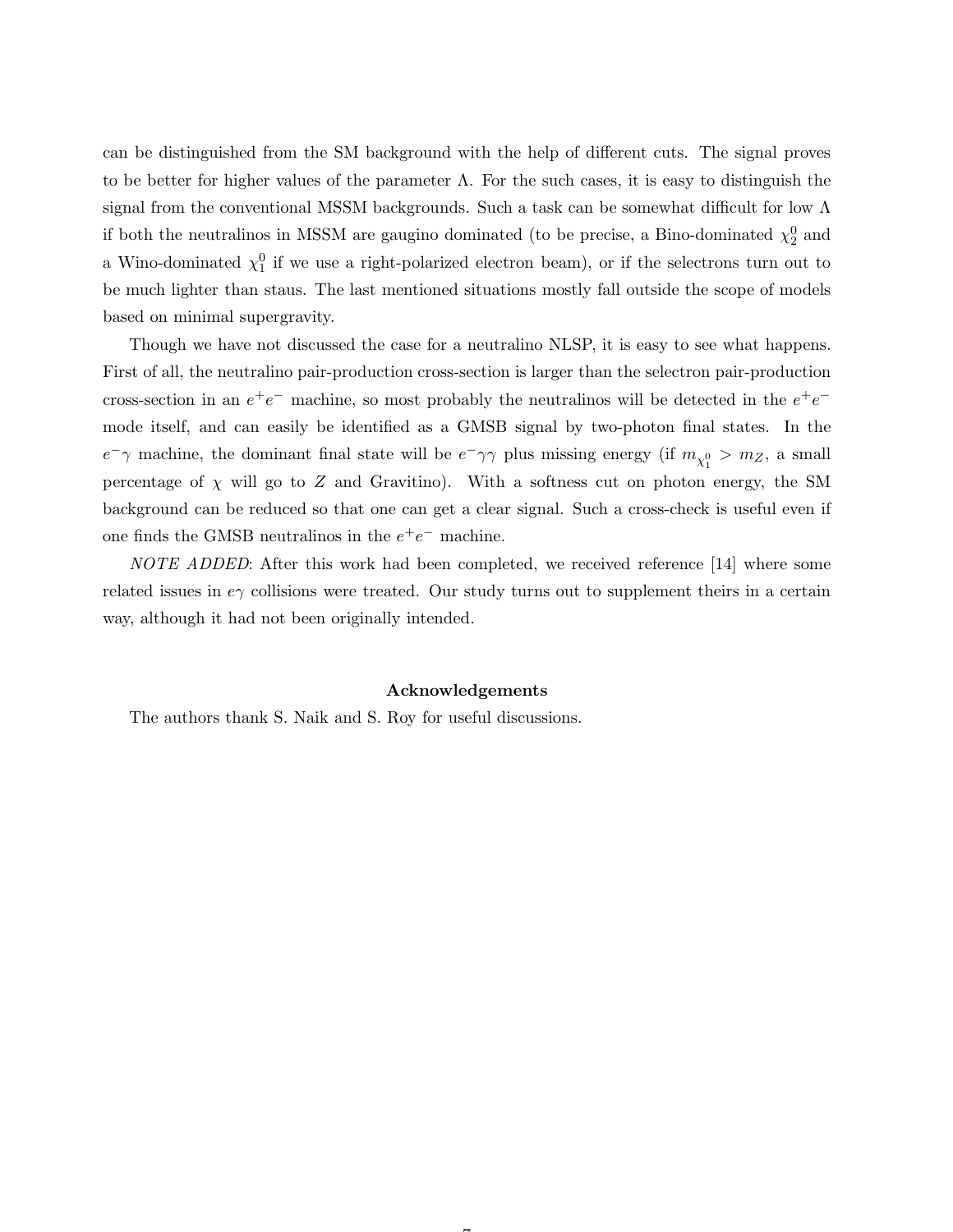## References

- [1] S. Ferrara, L. Girardello and F. Palumbo, Phys. Rev. D20, 403 (1979).
- [2] See, e.g., H.P. Nilles, Phys. Rep. 110, 1 (1984); H.E. Haber and G.L. Kane, Phys. Rep. 117, 75 (1985); G.L. Kane, hep-ph/9709318.
- [3] S.P. Martin, Phys. Rev. D55, 3177 (1997).
- [4] For a comprehensive list see, e.g., references 2-6 in B. Mukhopadhyaya and S. Roy, hepph/9709392.
- [5] J.L. Lopez, D.V. Nanopoulos and A. Zichichi, Phys. Rev. Lett. 77, 5168 (1996), Phys. Rev. D55, 5813 (1997); D.A. Dicus, B. Dutta and S. Nandi, Phys. Rev. Lett. 78, 3055 (1997); S. Ambrosanio, G.D. Kribs and S.P. Martin, Phys. Rev. D56, 1761 (1997).
- [6] S. Dimopoulos et al, Phys. Rev. Lett. 76, 3494 (1996); S. Ambrosanio et al, Phys. Rev. Lett. 76, 3498 (1996); H. Baer et al, Phys. Rev. D55, 4463 (1997).
- [7] D. Stump, M. Wiest and C.-P. Yuan, Phys. Rev. D54, 1936 (1996); A. Ghosal, A. Kundu and B. Mukhopadhyaya, Phys. Rev. D56, 504 (1997); A. Datta et al, hep-ph/9707239; B. Mukhopadhyaya and S. Roy, hep-ph/9709392.
- [8] See,  $e.g., S.$  Ambrosanio  $et \ al$  in [5].
- [9] F. Cuypers, G.J. van Oldenborgh and R. Rückl, Nucl. Phys. B383, 45 (1992).
- [10] H.F. Ginzburg et al, Nucl. Instrum. and Meth. 205, 47 (1983), ibid 219, 5 (1984).
- [11] D. Choudhury and F. Cuypers, Nucl. Phys. B451, 16 (1995).
- [12] E.M. Gregores, M.C. Gonzalez-Garcia and S.F. Novaes, Phys. Rev. D56, 2920 (1997).

- [13] G. Moortgat-Pick and H. Fraas, hep-ph/9708481.
- [14] V. Barger, T. Han and J. Kelly, hep-ph/9709366.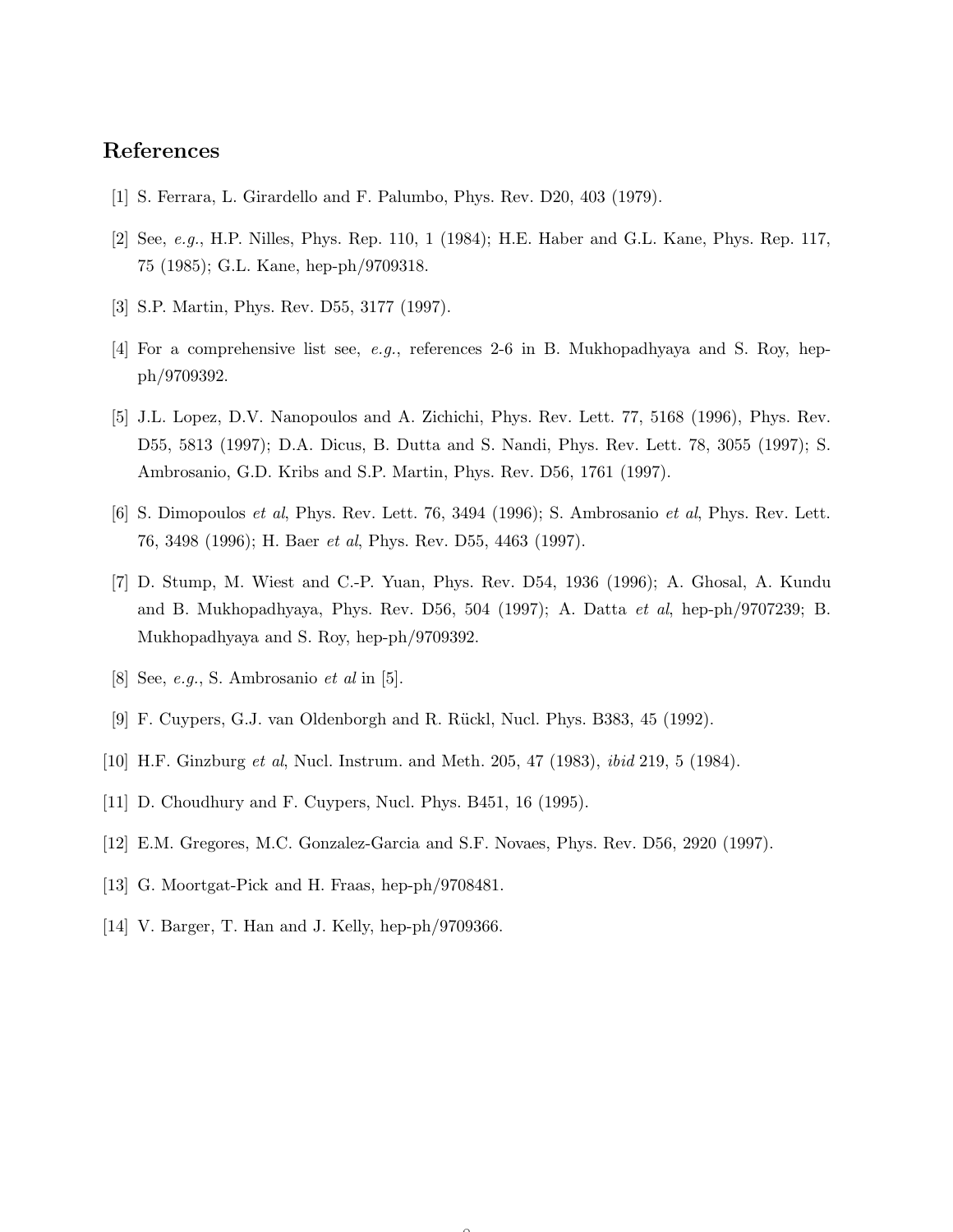

Figure 1

Cross-section for the process  $e^- \gamma \longrightarrow e^- e^+ e^- + \not\!\!E$ , plotted against the SUSY breaking scale M. The cuts are as discussed in the text, and  $M/\Lambda$  =  $2$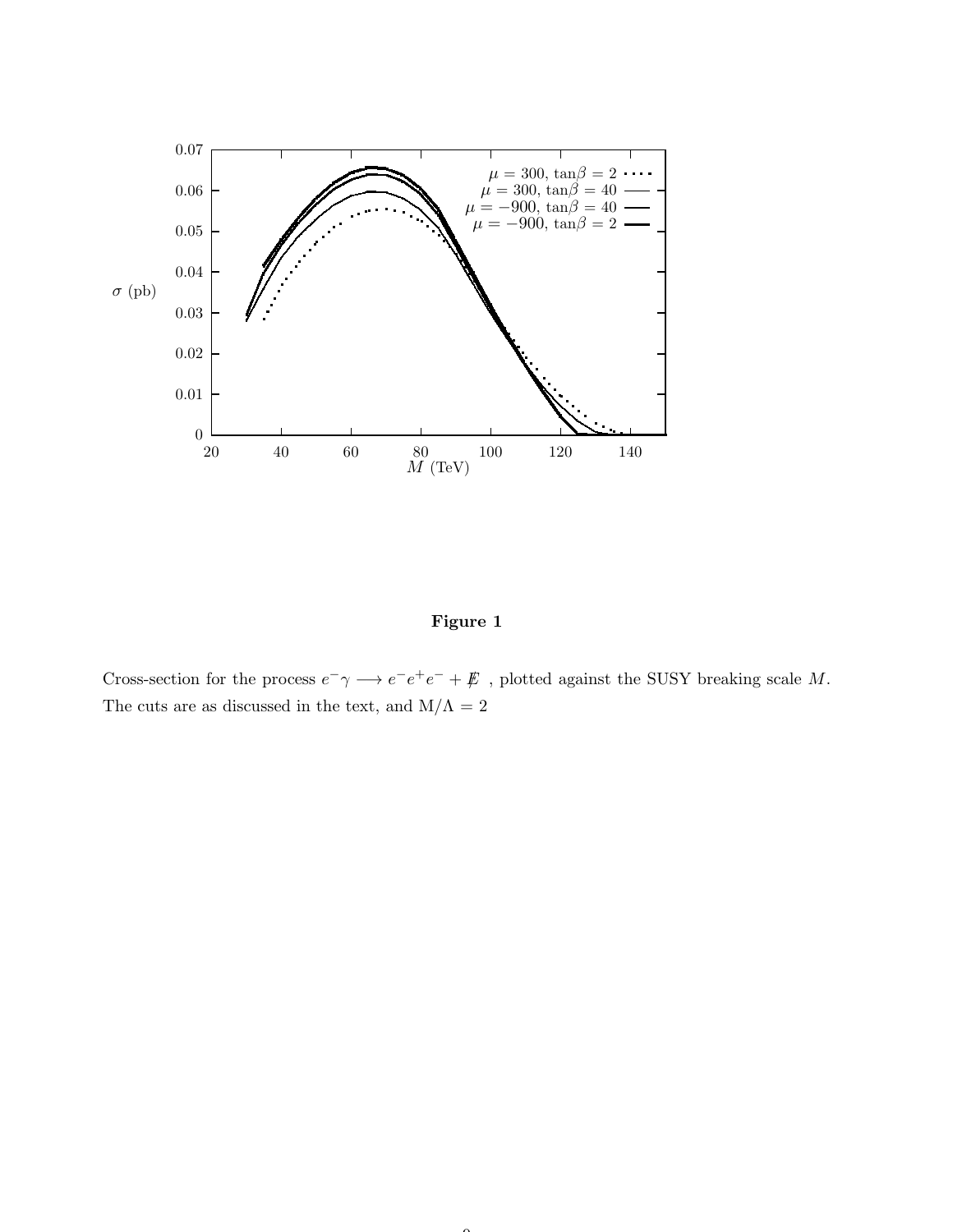

Figure 2

Distribution of  $E_T$  for the process  $e^- \gamma \longrightarrow e^- e^+ e^- + E_T$ , for two values of the SUSY breaking scale. We have set  $\mu = 300$ ,  $\tan\beta = 2$ , and  $M/\Lambda = 2$ . All cuts except the  $E_T$  cut (set to zero) are as discussed in the text.

 $\overline{10}$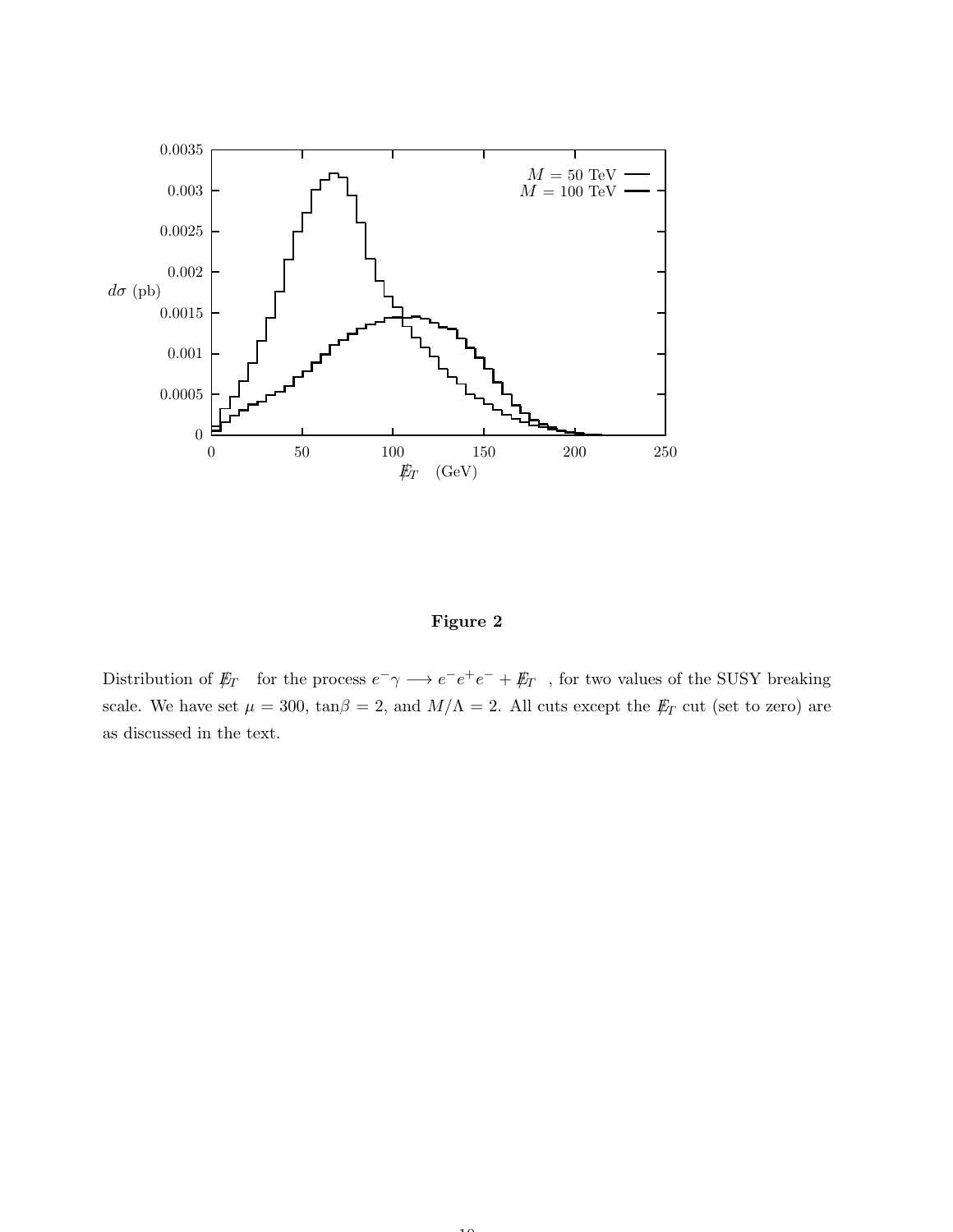

Figure 3(b)

Both the figures represent the distribution of the energies of three leptons for the process  $e^-\gamma \longrightarrow$  $e^-e^+e^- + \not{E}_T$ , for two values of the SUSY breaking scale (a)  $M = 50$  TeV (b)  $M = 100$  TeV. We have set  $\mu$  = 300, tan $\beta$  = 2,  $M/\Lambda$  = 2. All cuts except the softness cut are as discussed in the text; the softness cut has been put to zero. The lepton number assignment follows the convention:  $e^- \gamma \longrightarrow \tilde{e}_R(1) \chi_1^0, \chi_1^0 \longrightarrow \tilde{e}_R(2) e(1), \tilde{e}_R(1) \longrightarrow e(2)G, \tilde{e}_R(2) \longrightarrow e(3)G.$ 

11.11